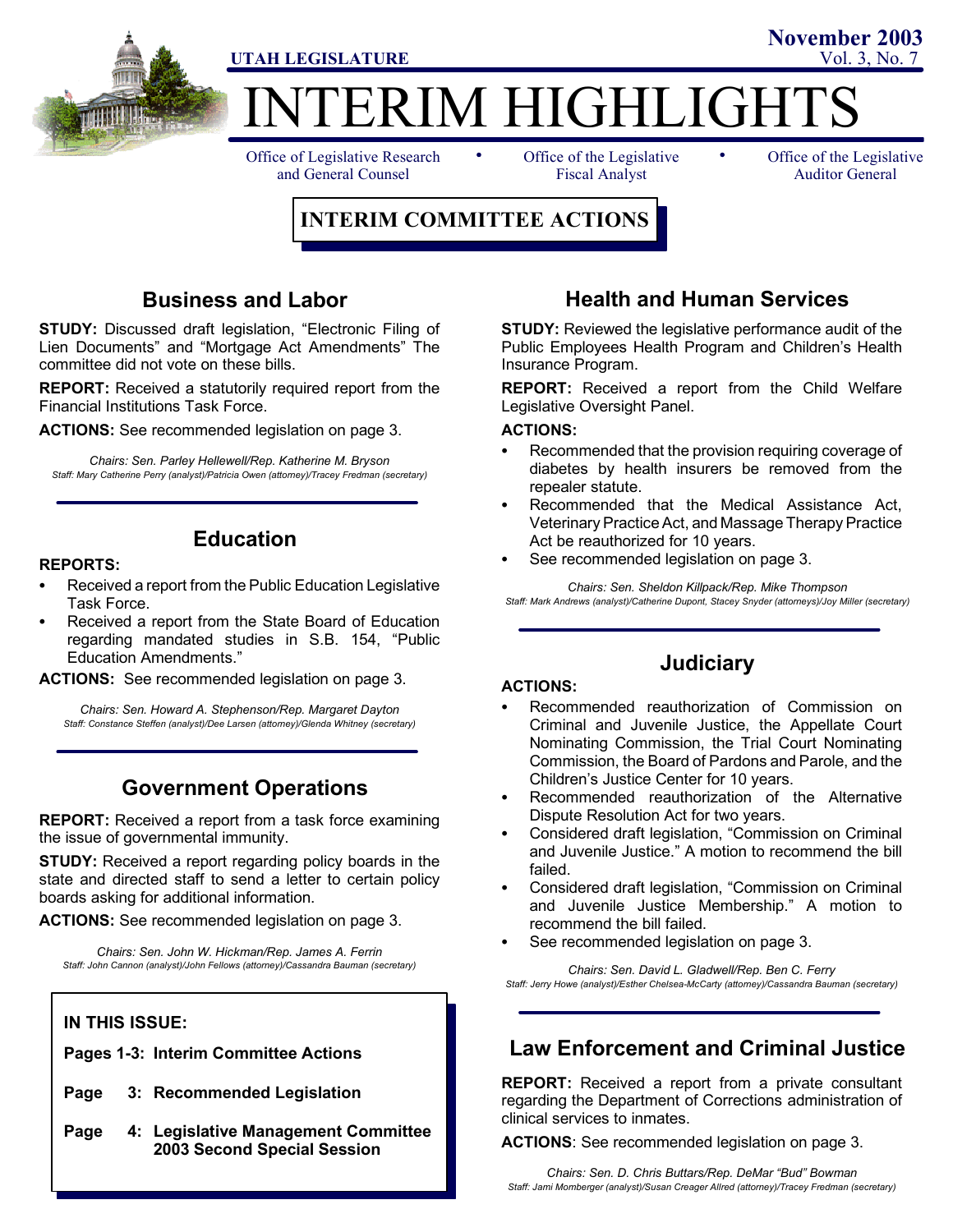# **Natural Resources, Agriculture, and Environment**

#### **STUDIES:**

- Discussed draft legislation establishing state land use policy and how counties can use local land use management plans to influence federal resource management decisions. The Committee did not vote on this issue.
- Discussed draft legislation, "Instream Flow Amendments." The Committee did not vote on this bill. **REPORTS:**

- Received final reports from the Impacts of Gravel Pits Task Force and the Gubernatorial and Legislative Task Force on Alternative Revenue Sources for Water Funding.
- Received a preliminary report of the Hazardous Waste Regulation and Tax Policy Task Force and reviewed draft legislation "Hazardous Waste and Nonhazardous Solid Waste Fee and Tax Amendments."

**ACTION:** Endorsed regulatory changes to dam safety regulations proposed by the State Engineer.

> *Chairs: Sen. Beverly Evans/Rep. Craig W. Buttars Staff: Brian Allred (analyst)/Jeanenne Larson (attorney)/Joy Miller (secretary)*

# **Political Subdivisions**

#### **REPORTS:**

- Received a report from an ad hoc workgroup discussing conflicts between governmental entities when siting facilities with regional impact.
- Received a report from the Utah Quality Growth Commission regarding quality growth in Utah.
- **ACTIONS:** See recommended legislation on page 3. *Chairs: Sen. Carlene M. Walker/Rep. Kory M. Holdaway*

*Staff: Joseph Wade (analyst)/Robert Rees (attorney)/Wendy Bangerter (secretary)*

# **Public Utilities and Technology**

**REPORT:** Received the Public Service Commission's annual statutorily required report, "The State of the Telecommunications Industry in Utah."

#### **STUDIES:**

- Discussed the multi-state process for cost allocation of power generating resources, including the fairness of future allocations.
- Discussed the impact on Utah of the wireless and wire-line telephone number portability implementation scheduled for November 24, 2003.
- Discussed utility line safety including the need for wider participation by political subdivisions and excavators.
- Considered draft legislation, "Internet Privacy Act." The committee did not vote on the bill.
- Considered draft legislation, "Reauthorization of Energy Policy Task Force." The committee did not vote on the bill.
- Considered draft legislation, "Sales and Use Taxes -Exemption For Energy Related Equipment and Machinery." The committee did not vote on the bill.

**ACTIONS:** See recommended legislation on page 3.

*Chairs: Sen. Leonard M. Blackham/Rep. Stephen H. Urquhart Staff: Richard North (analyst)/Thad LeVar (attorney)/Clay Hatch (secretary)*

# **Revenue and Taxation**

**STUDY:** Considered draft legislation, "Amendments to Sales and Use Tax and Certain Taxes or Charges Imposed by a County or Municipality." The committee did not vote on the bill.

#### **REPORTS:**

- Received the progress report of the Hazardous Waste Regulation and Tax Policy Task Force.
- Received the annual report of the Utah Tax Review Commission.
- Received a report from the Utah Tax Commission (Commission) on the amount of individual income tax voluntary contributions (checkoffs) made during the 2002 tax year.
- Received a report from the Commission regarding its efforts to unify and streamline its collection efforts.
- Received a report from the Commission indicating that less than \$85,000 in sales and use tax exemptions was claimed for sales of certain semiconductor manufacturing and fabrication equipment.

#### **ACTIONS:**

- Recommended S.B. 2004, "Property Tax -Confidentiality of Certain Information," for the 2003 Second Special Session.
- See recommended legislation on page 3. *Chairs: Sen. Curtis S. Bramble/Rep. Wayne A. Harper Staff: Bryant Howe (analyst)/Rebecca Rockwell (attorney)/Sandra Wissa (secretary)*

# **Transportation**

**STUDY:** Considered draft legislation, "Fuel Tax Provisions for Clean Fueled Vehicles." The committee did not vote on the bill.

**REPORT:** Received the final report from the Transportation Planning Task Force.

**ACTIONS:** See recommended legislation on page 3.

*Chairs: Sen. Dan R. Eastman/Rep. Joseph G. Murray Staff: Benjamin Christensen (analyst)/Shannon Halverson (attorney)/Wendy Bangerter (secretary)*

# **Workforce Services & Community and Economic Development**

**STUDY:** Discussed a statutory unemployment insurance tax rate increase.

**REPORT:** Received a statutorily required report from the Office of Child Care regarding the status of child care in Utah.

#### **ACTIONS:**

- Recommended HB 2004, "Utah Venture Capital Enhancement Act Amendments," for the 2003 Second Special Session.
- Referred a study of unemployment insurance for seasonal workers to the Administrative Rules Review Committee.
- See recommended legislation on page 3.

*Chairs: Sen. Scott K. Jenkins/Rep. David N. Cox Staff: Mark Steinagel (analyst)/Jim Wilson (attorney)/Glenda Whitney (secretary)*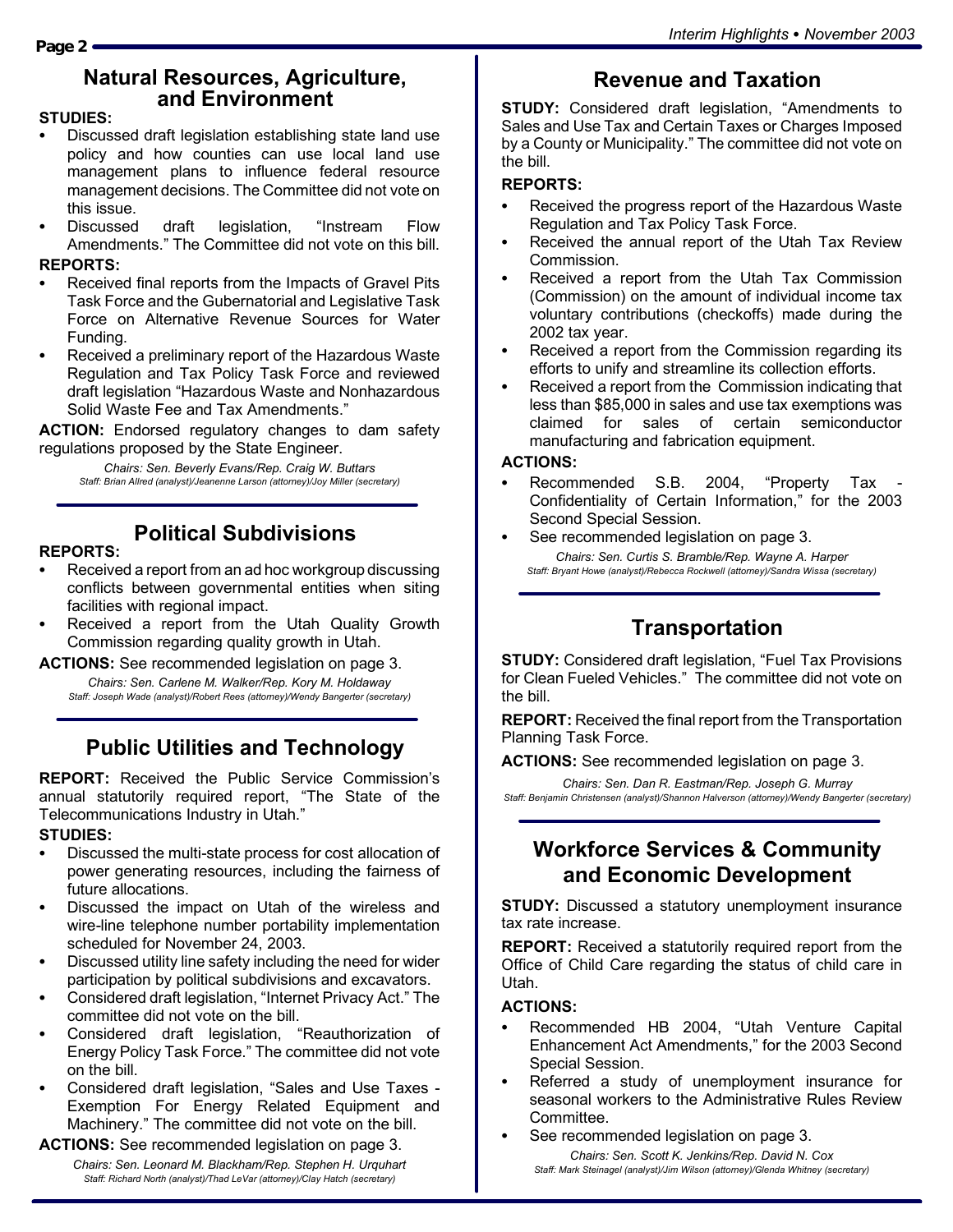# **RECOMMENDED LEGISLATION**

Bills recommended during the 2003 interim for the 2004 General Session

#### *Business and Labor Committee*

- . Captive Insurance Companies Act Amendments\*
- . Construction Bonding Statutes\*
- Licensing Insurance Law Amendments\*
- Lien Amendments\*
- Life Insurance Law Amendments\*
- . Requirement of Trustees of Trust Deeds\*
- Requirements for Recording Certain Real Estate Documents\*

### *Education Committee*

- Civic and Character Education in Schools\*
- Refurbished Computers in Schools Program\*
- Repeal of Education Mandates\*

#### *Government Operations Committee*

- . Absentee Ballot Amendments
- . Amendments to Local Referendum Process\*
- . Local Referendum Amendments\*
- **Publication of Resolution or Notice**
- Repeal of Utah Interstate Commission for Cooperation in Higher Education
- Repeal of Cost Savings Suggestions Pilot Program
- Fechnical Amendment Polling Place Supplies

### *Health and Human Services Committee*

. Insurance Code Exemption\*

### *Judiciary Committee*

- **Marriage Preparation Education**
- Parent-Time Schedule Amendments\*
- . Transportation of Children for Parent-Time\*

### *Legislative Process Committee*

Resolution Amending Dates of Annual Legislative Session

### *Law Enforcement and Criminal Justice Committee*

- Drug Abuse Reform Act\*
- Management, Enhancement, and Funding of 911 System\*
- **Unlawful Controlled Substances in Correctional** Facilities\*

#### *Natural Resources, Agriculture, and Environment Committee*

Concurrent Resolution Approving Solid Waste Permit

#### *Political Subdivisions Committee*

- . Amendments to County Service Area for Extended Fire Protection\*
- **Municipal Annexation Petition, Notice, and Signature Provisions**
- Property Rights Amendments\*
- . Rail Corridor Provisions\*

### *Public Utilities and Technology Committee*

. Governmental Internet Information Privacy Act\*

#### *Revenue and Taxation Committee*

- . Individual Income Tax Amendments\*
- Resort Communities Tax Amendments\*
- Sales and Use Tax Repeal of Cable and Satellite Service

#### *Retirement and Independent Entities*

**Unused Sick Leave for State Employee Provisions** 

### *Transportation Committee*

- . Driving Under the Influence Amendments\*
- Motor Vehicle Code Revisions\*
- Motor Vehicle Title and Registration Amendments\*
- State Highway System Changes
- Utah Scenic Byway Committee\*

#### *Workforce Services and Community and Economic Development Committee*

- **Employment Security Modifications**
- **Employment Support Act Amendments\***
- **Unemployment Insurance Benefits Social Security** Benefits Offset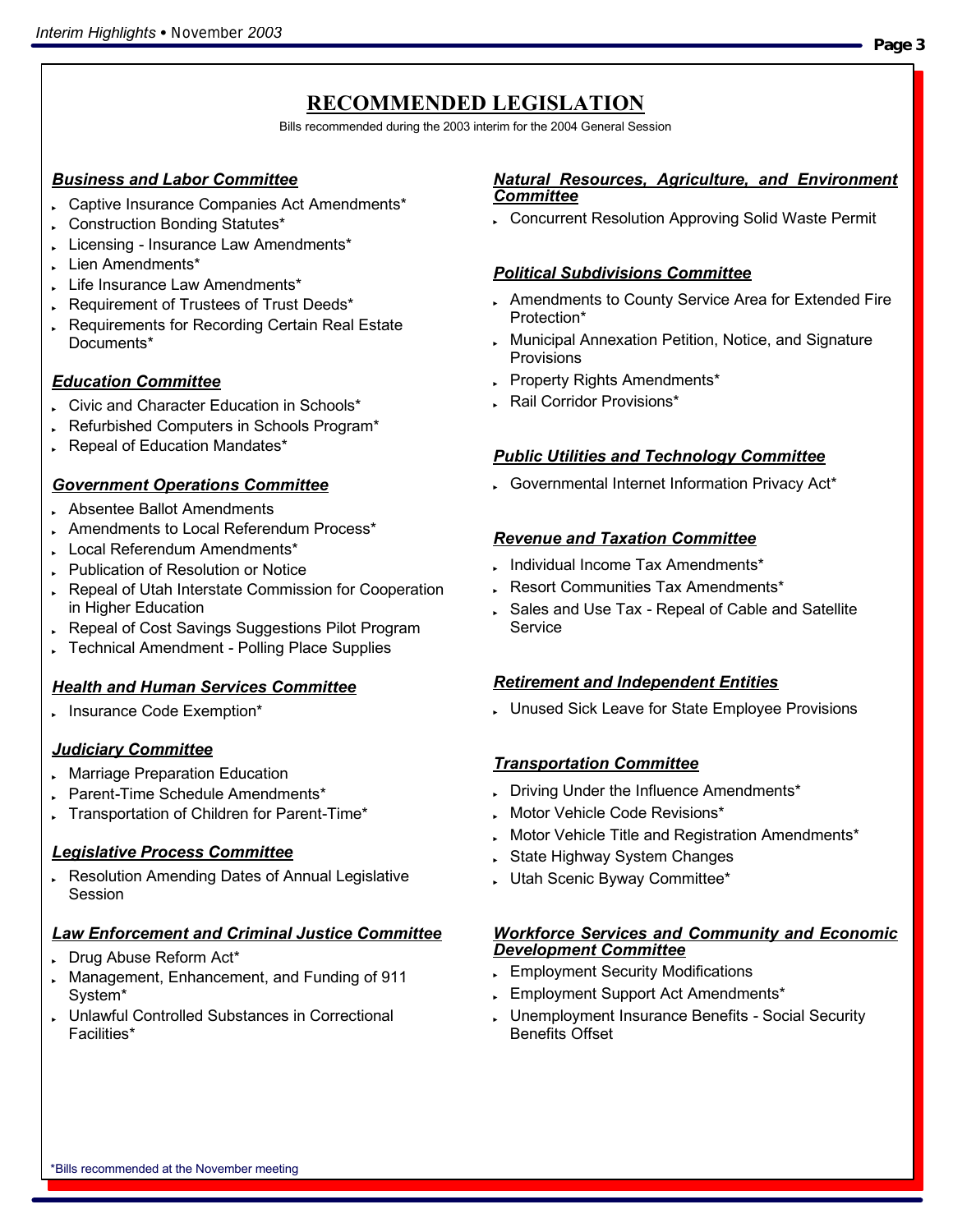#### **LEGISLATIVE MANAGEMENT COMMITTEE 2003 SECOND SPECIAL SESSION**

#### **REPORTS:**

- Received a report from the Legislative Process Committee (LPC) recommending: a two-day interim committee schedule, consideration of a set of concepts known as "Legislating for Results," and additional training to standing committee chairs on committee procedures relating to public testimony.
- Received a report regarding the Southwest Salt Lake Valley Groundwater Cleanup Project.
- Received a report regarding the Judicial Conduct Commission litigation concerning the Honorable Judge Joseph Anderson.

#### **ACTIONS:**

- Adopted the LPC recommendation to switch the times of Thursday and Friday standing and appropriation subcommittee meetings so that Friday afternoon would be open for some legislators.
- Recommended that the Attorney General execute the Miners Hospital settlement agreement.
- Approved the recommended changes to the Utah Legislature's Policies and Procedures for Handling Records Requests.
- Approved the sunset reviews as conducted by the interim committees and assigned Representative Greg Curtis to be the sponsor of the bill.
- Approved the resolution reappointing John Massey for a six-year term as the Legislative Fiscal Analyst.
- Approved a meeting of the Public Education Appropriations Subcommittee.
- Denied the request to pay legislative members of the Minority Affairs Subcommittee for attendance to two meetings because the subcommittee had not been approved by the Legislative Management Committee (LMC) prior to the subcommittee meeting. Approved sending a letter to all interim committee chairs reminding them that subcommittees need to be approved by LMC and that no pay will be approved for such subcommittee meetings without prior authorization.

#### **BILLS PASSED:**

#### **H.B. 2001, "Election Law Amendments"**

This bill increases the number of active voters authorized to vote at a common polling place. This bill allows fourth, fifth, and sixth class counties to combine voting precincts at all elections.

#### **H.B. 2002, "Court Security Fund Amendments"**

This bill corrects a cross-reference that was inadvertently omitted from this section during the 2003 General Session. This bill redirects the five dollar increase in the filing fee for a complaint into the Court Security Account.

#### **H.B. 2003, "Trust Law Amendments"**

This bill makes changes in legislation passed during the 2003 General Session that allowed for the administration of trusts created outside Utah by trustees within Utah, and provided favorable tax provisions.

#### **H.B. 2004, "Utah Venture Capital Enhancement Act Amendments"**

This bill modifies: the definition of the Utah fund of funds; the Utah Capital Investment Board and the Utah Capital Investment Corporation. This bill provides for restrictions for issuing contingent tax credits and states that public money may not be invested in the Utah fund of funds. The bill also provides that any amount in the redemption reserve in excess of \$100,000,000 shall be reinvested in the Utah fund of funds and directs where assets of the corporation shall be distributed upon dissolution.

#### **S.B. 2001, "Alcoholic Beverage Amendments"**

This bill modifies provisions related to the Alcoholic Beverage Enforcement and Treatment Restricted Account and appropriates monies. This bill appropriates \$2,712,500 from the Alcoholic Beverage Enforcement and Treatment Restricted Account to the State Tax Commission for fiscal year 2003-04 only.

#### **S.B. 2003, "Amendments to County Service Area for Extended Fire Protection"**

This bill eliminates a requirement that a proposed county service area for fire protection, paramedic, and emergency services include one or more municipalities in order to avoid an election requirement.

**S.B. 2004, "Property Tax - Confidentiality of Certain Information"** This bill provides for the confidentiality of commercial information obtained from a property, taxpayer, or information derived from that commercial information; provides exceptions to the confidentiality provisions; and provides penalties for disclosing commercial information.



**Office of Legislative Research and General Counsel** 436 State Capitol . Salt Lake City, UT . 84114 (801) 538-1032

**Office of the Legislative Fiscal Analyst** 425 State Capitol • Salt Lake City, UT • 84114 (801) 538-1034

**Office of the Legislative Auditor General** 130 State Capitol • Salt Lake City, UT • 84114 (801) 538-1033

For more information about legislative activities, contact one of the legislative offices or access our website at: www.le.utah.gov

*Editors: Mary Catherine Perry and Jami Momberger*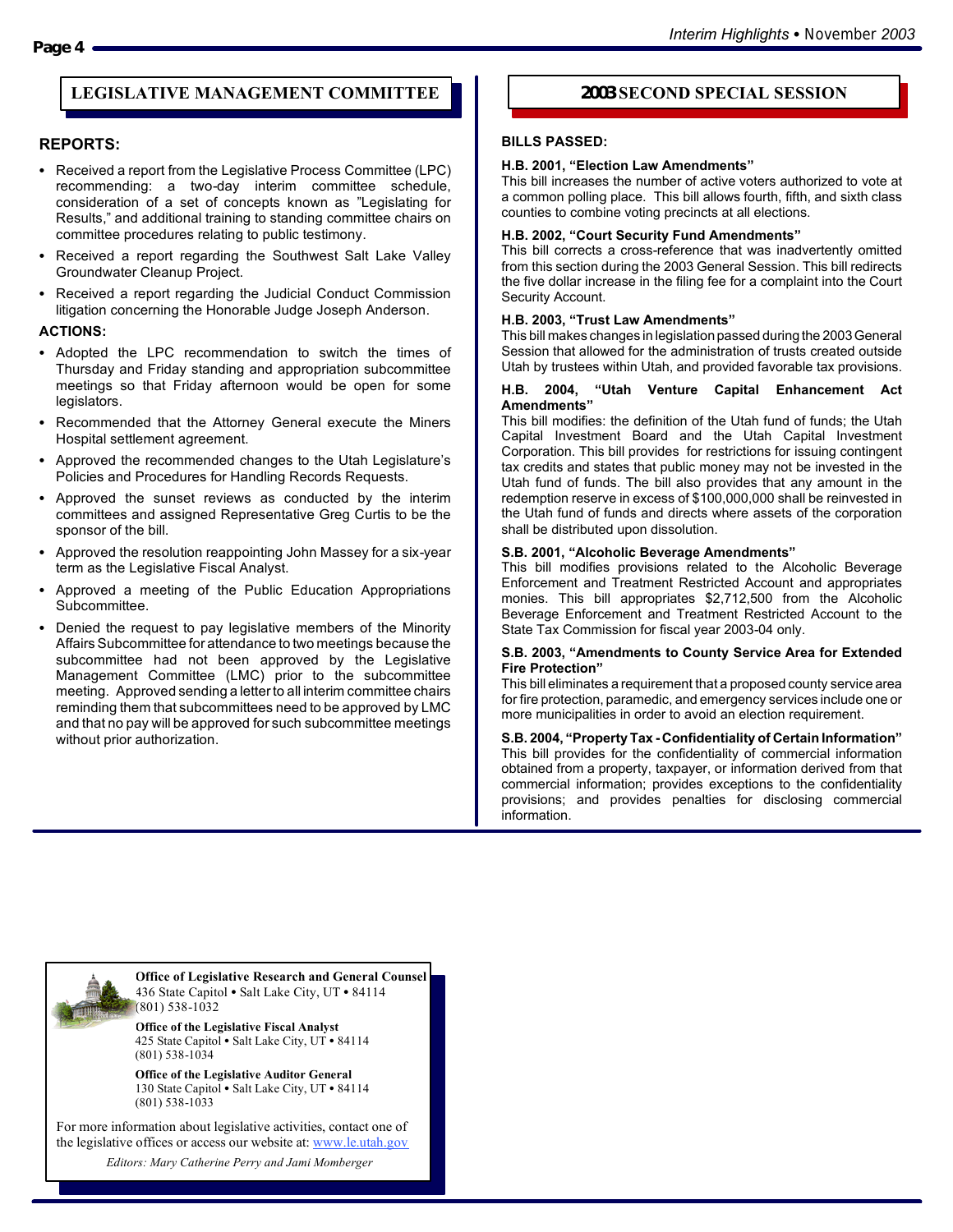OFFICE OF TH

FISCAL HIGHLIGHTS

Δħ JOHN E. MASSEY, DIRECTOR

# **EXECUTIVE APPROPRIATIONS COMMITTEE**

CO-CHAIRS: SENATOR LEONARD BLACKHAM - REPRESENTATIVE RON BIGELOW

**Report:** Executive and Judicial Compensation Commission (EJCC)

**Summary:** The Commission is charged with recommending compensation adjustments for the five elected officials and the judiciary, as well as ranges for the appointed state officers. The EJCC recommends that the Governor's salary be increased by 4% to \$104,600, and then the other four elected officials' salaries be set at a fixed percentage of the Governor's. The recommendation includes the Lieutenant Governor's salary at 77% of the Governor's, the Attorney General's salary at 90 % of the Governor's, and the State Auditor's and Treasurer's salaries at 80 percent. The actual recommended levels are: Lieutenant Governor - \$80,500, Attorney General - \$94,100, State Auditor and State Treasurer - \$83,700.

The EJCC recommends that the salary of the District Court Judges be increased by 4% to \$107,850. The salaries of all the other judges would be adjusted according to the percentage relationship established in Code (67-8-2).

The EJCC also recommends that the salary ranges for the Executive Compensation Plan (E-3 through E-6) be increased by the same percentage recommended by the Department of Human Resource Management. Any actual salary adjustments would be at the discretion of the Governor, within each of the E levels.

**Committee Action:** The Executive Appropriations Committee received the report and thanked the Commission for its work.

**Staff Contact:** Spencer Pratt

**Presentation:** Department of Workforce Services

**Summary:** Mr. Mark Knold, Economist for the Department of Workforce Services, presented "Economic Recovery for the Two Tiers of Utah's Workforce." He emphasized that while the dollar economic recovery has begun, jobs are still down and for the clients Workforce Services usually helps, higher unemployment rates are likely to continue for some time. Mr. Knold indicated that this is a result of the excess production capacity built up during the technology boom of the late 1990's. The presenter estimated that job growth may remain be below potential for several more years.

**Report:** Legislative Compensation Commission

**Summary:** The Commission is charged with recommending salary adjustments for the Utah State Legislature. The Commission made the following recommendations:

That the legislative salary level remain at the present \$120 per day for each calendar day of the annual General Session, and for each day a legislator attends veto-override and special sessions; and for other authorized legislative meetings, including monthly interim meetings.

That the additional compensation for legislative leaders remain at \$2,500 per year for the Senate President and the House Speaker and at \$1,500 per year for the Majority and Minority Leaders.

The Commission also proposed that the Legislature amend state statute to allow the Commission the authority to review and make recommendations on the entire compensation package for legislators and to be able to recommend an annual salary, daily salary, or a combination of the two.

**Committee Action:** The Executive Appropriations Committee received the report and thanked the Commission for its work.

**Report:** Analysis of Cost and Service within the Utah Department of Corrections Bureau of Clinical Services

**Summary:** Jacqueline Moore, of Jacqueline Moore and Associates presented the final report regarding the potential for privatizing the Bureau of Clinical Services (BCS) at the Utah State Prison. The report is a follow up to the report conducted by the Office of the Legislative Fiscal Analyst in May of this year. The findings in Dr. Moore's report confirm staff's initial analysis regarding operations within the BCS.

In addition to verification of staff budget analysis, Dr. Moore provided recommendations for improving clinical care, psychiatric services, pharmaceutical costs and clinical protocol. A summary of the findings can be found on pages 6, 7 and 8 of the report.

Based on conversations with Dr. Moore and UDC staff, Moore and Associates received full access to records, budgets, personnel

*(Continued on page 2)* 

425 STATE CAPITOL • SALT LAKE CITY, UTAH • 84114 PHONE: (801) 538-1034 BEN LEISHMAN, EDITOR

**Staff Contact: Stan Eckersley**